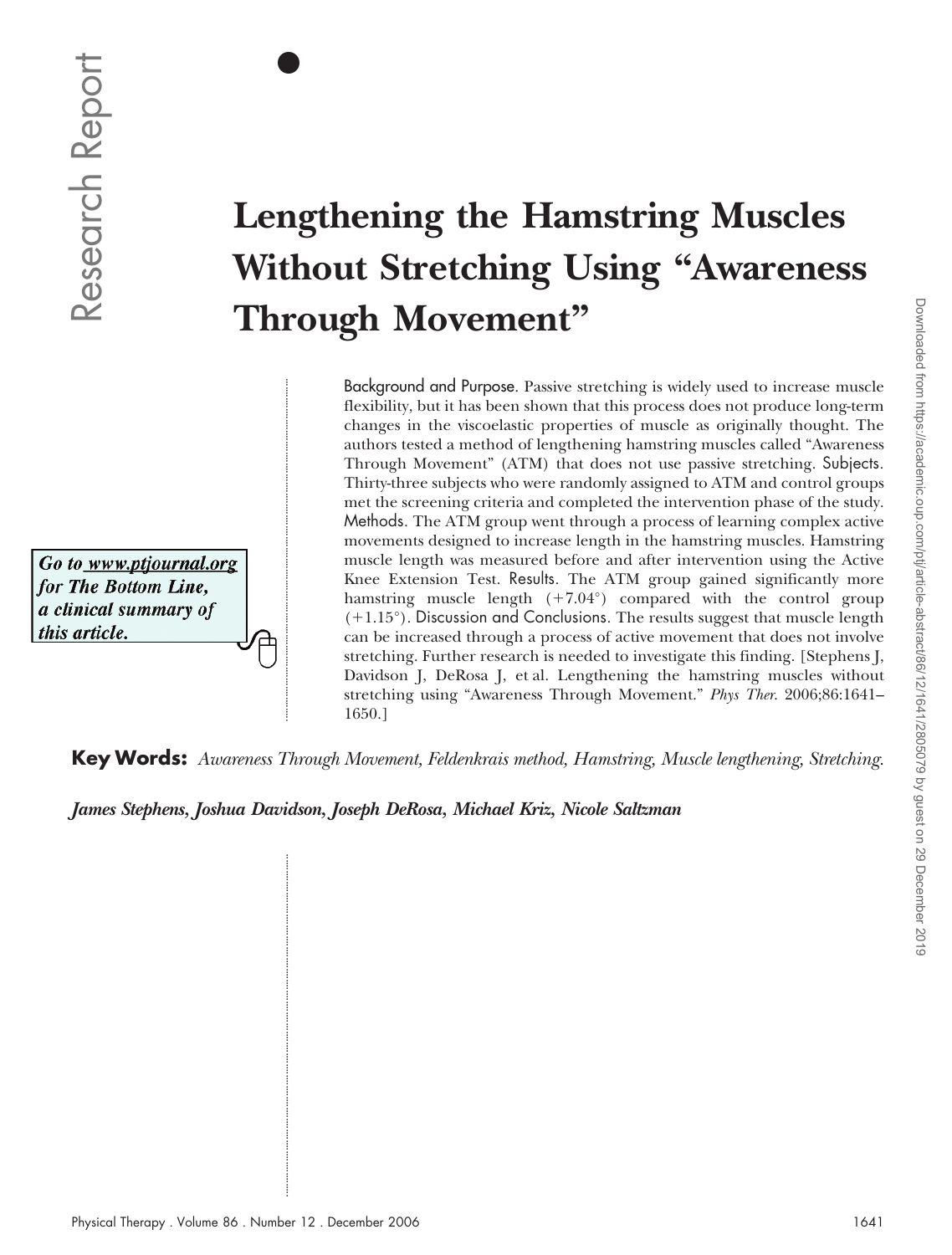**T** he hamstring muscles are important contributors to the control of human movement and are involved in a wide range of activities from running and jumping to forward bending during sitting or standing and a range of postural control actions. Hamstring muscle strains are the most common muscle injuries in athletes.<sup>1</sup> The proposed etiology includes insufficient flexibility, strength (forcegenerating capacity) impairment or imbalance, and dyssynergic contraction that can place excessive strain on the hamstring muscles.2 Static stretching of the hamstring muscles, to maintain flexibility and improve performance, $2-4$  has been proposed as a proactive and preventive strategy and is now in common use. Studies with collegiate football players<sup>5</sup> and military basic trainees2,6 document the success of this strategy in reducing the rates of lower-extremity injuries.

Reduced hamstring muscle flexibility has been implicated in lumbar spine dysfunction, with a number of studies<sup>7-10</sup> showing a strong positive correlation between decreased hamstring flexibility and low back pain. Other researchers<sup>10-13</sup> have suggested that hamstring muscle function in a variety of movements is part of a coordinated motor program and thus the appropriate periods of lengthening and shortening and perhaps even the degree of lengthening itself may be a learned part of the motor control process.

A variety of methods have been used to increase hamstring muscle flexibility, including static stretch,<sup>14</sup> proprioceptive neuromuscular facilitation,15 dynamic range of motion,16 and active motion in the neural slump position.17 None of these methods, however, uses a process of active motion without pushing or holding at end-range to achieve its intended results.

"Awareness Through Movement" (ATM) is a process of verbally guiding a person through an activity during which movements usually are performed slowly and gently. It is thought that this process facilitates the learning of strategies for improving organization and coordination of body movement by developing spatial and kinesthetic awareness of body-segment relationships at rest and during motion, awareness of ease of movement, reducing effort in action, and learning the feeling of longer muscles in action.18,19 This process has been shown to improve balance and coordination in people with multiple sclerosis<sup>20</sup> and balance and mobility in people with chronic cardiovascular accident.21

There has been limited study of this approach to hamstring muscle lengthening. Researchers in Australia found no effect of ATM on hamstring muscle length with a very brief intervention.<sup>22,23</sup> The purpose of our study was to test the hypothesis that ATM can be used effectively to increase the active length of the hamstring

J Stephens, PT, PhD, CFP, is Assistant Professor, Physical Therapy Department, College of Health Professions, Temple University, 3307 N Broad St, Philadelphia, PA 19140 (USA). Dr Stephens is a Certified Feldenkrais Practitioner (CFP) and member of the Feldenkrais Guild of North America (FGNA). He has served as Chair of the Research Committee of FGNA. There are no financial ties. Address all correspondence to Dr Stephens at: jstephen@temple.edu.

J Davidson, PT, DPT, CSCS, is Sports Physical Therapist, Golf Performance Specialist, and Certified Strength and Conditioning Specialist, The Sports Medicine and Performance Center at The Children's Hospital of Philadelphia, King of Prussia, Pa.

J DeRosa, PT, MSPT, is Owner/Physical Therapist, Eastern Shore Physical Therapy, Linwood, NJ.

M Kriz, PT, MSPT, is Staff Physical Therapist, Bonita Springs Sports and Physical Therapy, Bonita Springs, Fla.

N Saltzman, PT, MSPT, is Physical Therapist, Physical Therapy Consultant Group, Scottsdale, Ariz.

Dr Stephens provided concept/idea/research design and institutional liaisons. Dr Davidson provided data collection. Dr Stephens, Dr Davidson, and Mr Kriz provided writing, data analysis, project management, facilities/equipment, clerical support, and consultation (including review of manuscript for submission). Assistance with writing, data analysis, and clerical support also was provided by Mr DeRosa and Nicole Saltzman. The authors acknowledge the assistance of Melinda Bartscherer, who facilitated institutional relations in her role as Acting Chair of the Institute for Physical Therapy Education at Widener University when the study was done and Jeff Lidicker, PhD, at the College of Health Professions, Temple University, for his assistance with statistical analysis.

This study was approved by the Widener University Committee for the Protection of Human Subjects.

This research, in part, was presented as a poster at PT 2000: Annual Conference and Scientific Exposition of the American Physical Therapy Association; June 5–8, 2000; Cincinnati, Ohio.

*This article was received July 1, 2004, and was accepted August 11, 2006*.

DOI: 10.2522/ptj.20040208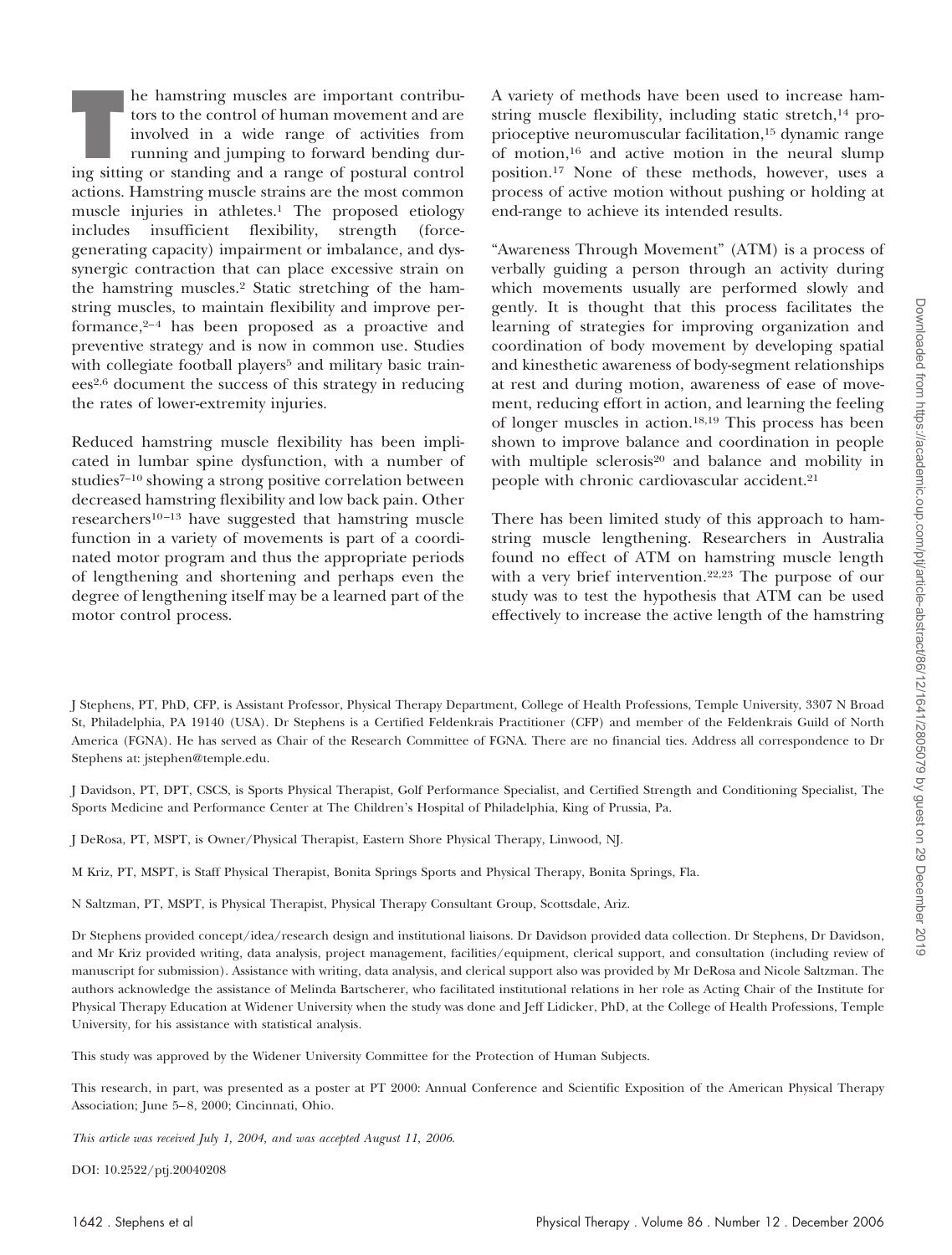muscles. We chose to look at active length because we believe that this measure is more meaningful than passive length in relation to normal functional movement and motor control.

# **Method and Materials**

# **Subjects**

Fifty-one subjects were recruited using posters and word of mouth from the population of graduate students and faculty at the Widener University, Chester, Pa, campus. The purpose of the study was explained, and volunteers signed an informed consent form approved by the Widener University Committee for the Protection of Human Subjects.

Subjects qualified for the study if they did not have a history of orthopedic problems, including surgery or injury to the back, pelvis, or lower extremities or neurologic dysfunction (eg, multiple sclerosis, cerebral palsy, or peripheral neuropathy) within 1 year from the beginning of the study. Subjects also were excluded from the study if they had an active knee extension angle greater than  $165$  degrees (full extension= $180$  degrees) measured using a quick-screen active knee extension test in which the subject lay supine with the hip flexed to 90 degrees and actively extended the knee.17 If active knee extension was judged to fall outside of the desired range as marked on a plexiglass template, based on visual assessment, subjects were excluded.

Seven of the 51 subjects did not meet the screening criteria because their hamstring muscle length exceeded the maximum standard. Six subjects withdrew for personal reasons before group assignment. The remaining 38 subjects were randomly assigned to a group that received ATM intervention (ATM group  $[n=20]$ ) or a group that received no intervention (control group  $[n=18]$ ). Five subjects (2 in the ATM group and 3 in the control group) were dropped from the study after group assignment. Two of these subjects left the graduate program, 2 subjects missed the final data collection because of sickness or travel commitments, and 1 subject withdrew because of an acute ankle sprain sustained while running during the period of the study. Thirtythree subjects (18 in the ATM group and 15 in the control group) met the screening criteria and completed the intervention phase of the study.

All subjects were asked to refrain from beginning any new physical activity, including hamstring muscle stretching, that had not been part of their regular activity prior to the 3-week period of the intervention. Subjects in the ATM group were asked to perform a 15-minute ATM session 5 times per week guided by an audiotaped ATM lesson sequence. Subjects in the control group performed their regular daily activities. The ATM group was made up of 7 male and 11 female subjects who ranged in age from 22 to 36 years (25.9 $\pm$ 3.8) ( $\overline{X}$ ±SD) and had a pretest hamstring muscle length measurement of  $141.96\pm7.89$  degrees. The control group was made up of 6 male and 9 female subjects who ranged in age from 21 to 27 years  $(23.9 \pm 1.9)$  and had a pretest hamstring muscle length measurement of  $140.66 \pm 8.19$  degrees. There were no statistically significant differences between ATM and control groups based on age, sex, or pretest hamstring muscle length.

## **Instrumentation**

Active knee extension hamstring muscle length was measured as the highest value in the range of knee extension using a PEAK Motus motion analysis system.\* Accuracy of angle measurement for this system has been reported to be less than 0.1 degree, with an intraclass correlation coefficient (ICC) of .99.24 An S-VHS Panasonic CL-700 digital video camera was placed 7.6 m (25 ft) from each subject and centered on a line perpendicular to the plane of motion of the subject's knee. Movement was recorded on a Sanyo editing S-VHS recorder at 60 frames per second and digitized using PEAK Motus software. An alignment apparatus similar to that described by Scholz and Millford<sup>24</sup> was constructed of 3.81-cm (1.5-in) diameter PVC pipes. Two vertical uprights 0.91 m (3 ft) in length were connected by a crossbar. The footings of each upright were secured to a standard plinth by 2 Stanley Quick Grips.† Reliability of knee angle measurements was determined using ICCs (2,3). A set of 3 repeated measurements from each subject was used for pretest and posttest calculations. The pretest ICC was .976, and the posttest ICC was .995. massles. We chose to look in active length because we ATM group was made up of 7 mini- and 1 females the space of the mass in the mass in the space of the mass in the space of the mass in the space of the mass in the spac

# Experimental Procedures

Measurement protocol. The hamstring muscle length of all subjects who met the screening requirements was measured using the Active Knee Extension Test (AKET)25 1 week prior to beginning the intervention. Hamstring muscle length was measured again 1 to 2 days after the end of the intervention period. Subjects were positioned supine on a standard  $0.9 - \times 1.8$ -m  $(3 - \times 6$ -ft) plinth under the alignment apparatus. A 10.2-cm-wide  $(4\text{-}in\text{-}wide)$  Velcro strap<sup> $\ddagger$ </sup> was placed around the subject at the level of the anterior superior iliac spine to stabilize the pelvis and lumbar spine. An additional 10.2-cm-wide Velcro strap was placed over the left thigh to stabilize the pelvis and left lower extremity. The subjects' right hip was flexed to 90 degrees until the anterior thigh was just touching the crossbar of the alignment apparatus.

<sup>\*</sup> Peak Performance Technologies Inc, 7388 S Revere Pkwy, Suite 901, Centennial, CO 80112. The Panasonic camera and Sanyo VCR were obtained as part of the PEAK Motus system.

<sup>†</sup> Stanley Tools Group, 480 Myrtle St, New Britain, CT 06053.

<sup>‡</sup> Velcro USA Inc, 406 Brown Ave, PO Box 5218, Manchester, NH 03103.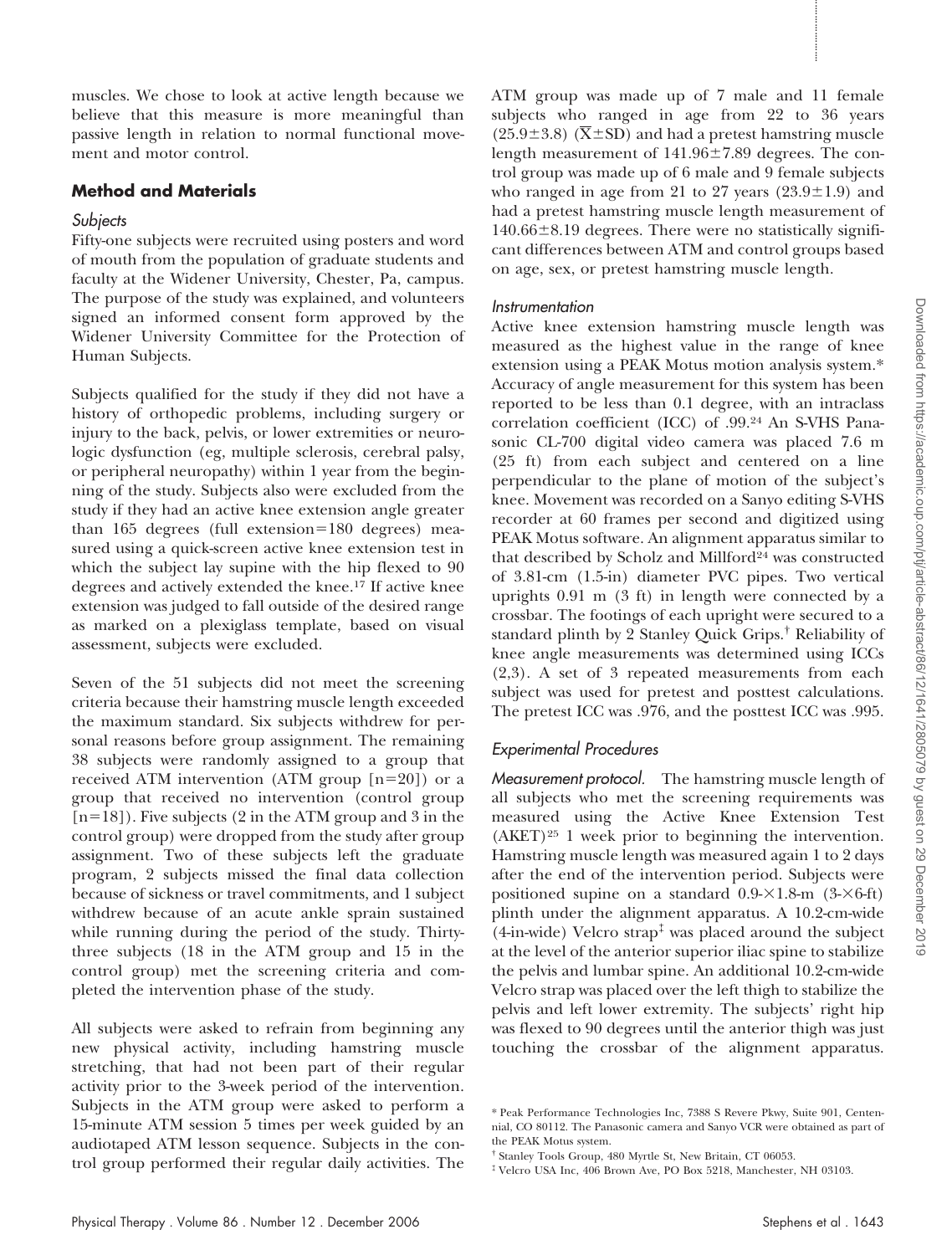

**Figure 1.** Setup for measuring hamstring muscle length using PEAK Motus motion analysis system.

Reflecting markers 2.54 cm (1 in) in diameter were placed on the subjects' right lower extremity over the greater trochanter, the middle of the lateral joint line of the knee, and the lateral malleolus. Proper alignment of the right thigh parallel to the vertical post of the alignment apparatus and perpendicular to the horizontal surface of the plinth was verified using the video monitor (Fig. 1).

Subjects were told to maintain the position of the anterior thigh in light contact with the crossbar of the alignment apparatus. They were permitted to use a towel wrapped around the posterior right thigh just proximal to the knee throughout the test procedure to maintain anterior thigh contact with the crossbar. The starting position for the test was with the anterior thigh touching the crossbar of the alignment apparatus and the right knee in a relaxed and fully flexed position. One repetition of a knee extension movement consisted of moving the knee into extension until a feeling of resistance from the stiffness of the hamstring muscle stopped the movement and then returning to the starting position. Subjects were told to begin a series of extension movements when one of the researchers gave a "go" signal and to continue until a "stop" signal was given. Movements were paced at one per 2 seconds using a watch and giving verbal cues of "up" during the extension phase and "down" during the flexion phase of the movement. The timer gave a "ready" signal 3 seconds before the beginning of the procedure. The researcher responsible for data collection began recording with the PEAK system just before the beginning of the first repetition and continued for the collection of 6 full repetitions for the pretest and posttest for each subject. Repetitions 4 through 6 only were used as measures of hamstring muscle length to allow all subjects the same amount of practice and warm-up time before the measured trials. Subject data were identified by number only, and the researcher responsible for determining knee angle from the PEAK data was not aware of the group to which each subject was assigned.

Intervention. The ATM intervention was given over a 3-week period and consisted of an initial group training lesson and a home practice program. All subjects in the ATM group participated in the initial 30-minute classroom lesson targeting movements of the right lower extremity. The lesson consisted of an introduction plus 3 movement segments, with each segment covering variations of movements requiring lengthening of the hamstring muscle in different postural configurations. This lesson was recorded on audiotape, and a copy was given to each subject in the ATM group for independent home practice during the course of the study. The Appendix gives a description of the audiotaped ATM lessons.

Each segment of the lesson began and ended with a body scan in the supine position. This scan was designed to make subjects aware of their quality of neuromuscular control, including the rate and depth of breathing, the level of neuromuscular system tension throughout the body from the jaw to the feet, and the effort involved in simple movements such as rolling the leg left and right. The first movement segment began with the subjects lying on their left side. In the second movement segment, subjects sat in a long-sitting position. The third movement segment was done in the standing position, beginning with the hips and knees flexed and the pelvis posteriorly tilted. In each segment, movements were suggested in which subjects flexed and extended the right knee, tilted the pelvis forward and back, and rotated the right hip with the head and upper extremities in various positions. The goal was for subjects to learn to extend the knee, medially (internally) rotate the extending leg, and anteriorly tilt the pelvis at the same time, an organization of movements designed to lengthen the hamstring muscle from both ends.

As with all other movements in the lesson, these movements were done slowly and continuously, with the subjects resting when tired, and within a comfortable range of movement, noticing when effort in other areas of the body interfered with these specific movement intentions and trying to reduce those efforts and breathe easily through the entire process. Subjects were told explicitly not to push into the end-range of knee extension as they might if they were doing active or passive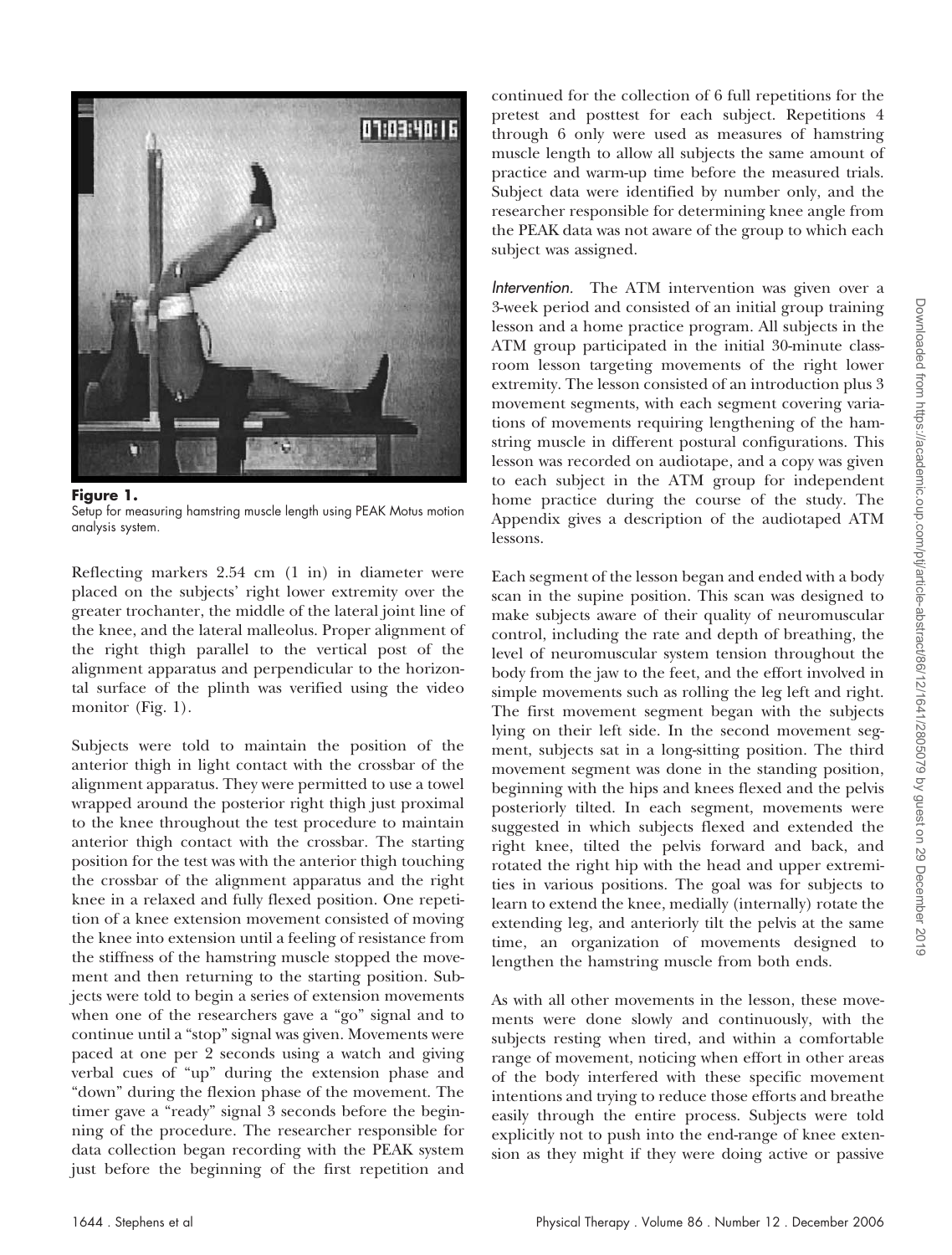end-range stretching. Variations of the options of rotating the hip medially and laterally (externally), extending and flexing the knee, and tilting the pelvis were suggested. Subjects in the ATM group were asked to use the guidance of the audiotaped ATM lesson sequence until they were comfortable with the process of exploring the movements suggested, at which time they could proceed without the guidance of the audiotape. All subjects were asked to keep an activity log that included leisure and exercise activities and for the ATM group also included the frequency and duration of their ATM practice.

## Data Analysis

The dependent variable of interest was hamstring muscle length as measured by the maximum active knee extension angle. Three trials per subject from each measurement session were recorded, and the mean was used for data analysis. A 2-factor repeated analysis of variance (ANOVA) (group  $\times$  time) was used with time as the single repeated measure.26 An alpha level of .05 was used as the criterion for significance of difference.

Subjects in the ATM group practiced independently over a period of 3 weeks and differed widely from each other in their number of practice sessions and total minutes practiced. Furthermore, because all subjects in the ATM group did not follow the same practice schedule, their postintervention hamstring muscle length measurements were done with different periods of delay following the time of their final practice session. To assess the possible effects of these practice and delay variables on the outcome measure of hamstring muscle length, a *post hoc* multiple regression analysis was done.26 The number of practice sessions, total minutes of practice, and delay (in days) were used as independent variables with the dependent variable of hamstring muscle length change within the ATM group. In this analysis, a significance level of  $\leq 0.05$  would indicate that the independent variable made a significant contribution to the prediction of the outcome measure of hamstring muscle length change. All statistical analyses were done using SPSS version 11.0.4 for Macintosh.§ end cauge streedabilg. Volume<br>time of the options of the options of the options of the series of the series option of the<br>property depends on the series operation of the series operation of the<br>series of the analysis of t

At the end of the intervention period, subjects in the ATM group were asked the question: "From your experience of ATM, would you say that this process is different from stretching, as you understand it?" After the hamstring muscle length change analysis was completed, subjects in the ATM group were divided into 3 levels based on the amount of muscle length change. Five subjects achieved no change in muscle length  $(\overline{X}=0.1^{\circ})$ , range = -3.4°–2.6°). Six subjects achieved a moderate amount of change  $(\overline{X}=6.1^{\circ})$ , range=4.6°– 6.8°). Seven subjects achieved a large amount of change

#### § SPSS Inc, 233 S Wacker Dr, Chicago, IL 60606.

#### **Table 1.**

Change in Hamstring Muscle Length Measured in Degrees $\sigma$ 

| Group            | <b>Time</b> | x      | SD   |  |
|------------------|-------------|--------|------|--|
| $ATM(n=18)$      | Pretest     | 141.96 | 7.89 |  |
|                  | Posttest    | 149.00 | 7.40 |  |
| Control $(n=15)$ | Pretest     | 140.66 | 8.19 |  |
|                  | Posttest    | 141.81 | 7.61 |  |

<sup>*a*</sup> Full extension=180 degrees. ATM=Awareness Through Movement.

#### **Table 2.**

Two-Factor Analysis of Variance With One Repeated Measure (Time) and Hamstring Muscle Length as the Dependent Variable

|                     | 2.807  | .104                |
|---------------------|--------|---------------------|
| Group<br>Time       | 17.779 | < .001 <sup>a</sup> |
| Group $\times$ time | 9.177  | .005 <sup>a</sup>   |

*<sup>a</sup>* Significant difference.

 $(\overline{X}=12.9^{\circ}, \text{range}=9.1^{\circ}-17.5^{\circ})$ . One person representing each of these levels was interviewed using open-ended questions to assess their understanding of and experience and strategies in practicing the ATM lessons. These qualitative data were used to help interpret the quantitative data collected.

#### **Results**

The mean change in hamstring muscle length in the ATM group was  $+7.04$  degrees compared with the control group change of  $+1.15$  degrees (Tab. 1). There was a significant increase in hamstring muscle length over time and an interaction of group  $\times$  time, indicating an increase in hamstring muscle length in the ATM group compared with the control group  $(P=.005)$ (Tab. 2, Fig. 2).

Table 3 shows the number of practice sessions, total minutes of practice, and change in hamstring muscle length for each subject in the ATM group. There was wide variation in the amount of practice among subjects. The range for number of sessions was 7 to 18, and total minutes of practice ranged from 80 to 300 over the 3-week period of the intervention. The delay between the last practice session and the final hamstring muscle length measurement ranged from 1 to 10 days. The regression analysis (Tab. 4) showed that there was no significant effect on hamstring muscle length change in the ATM group as a result of number of practice sessions, the total number of minutes of practice, or amount of delay between the last practice session and the final hamstring muscle length measurement.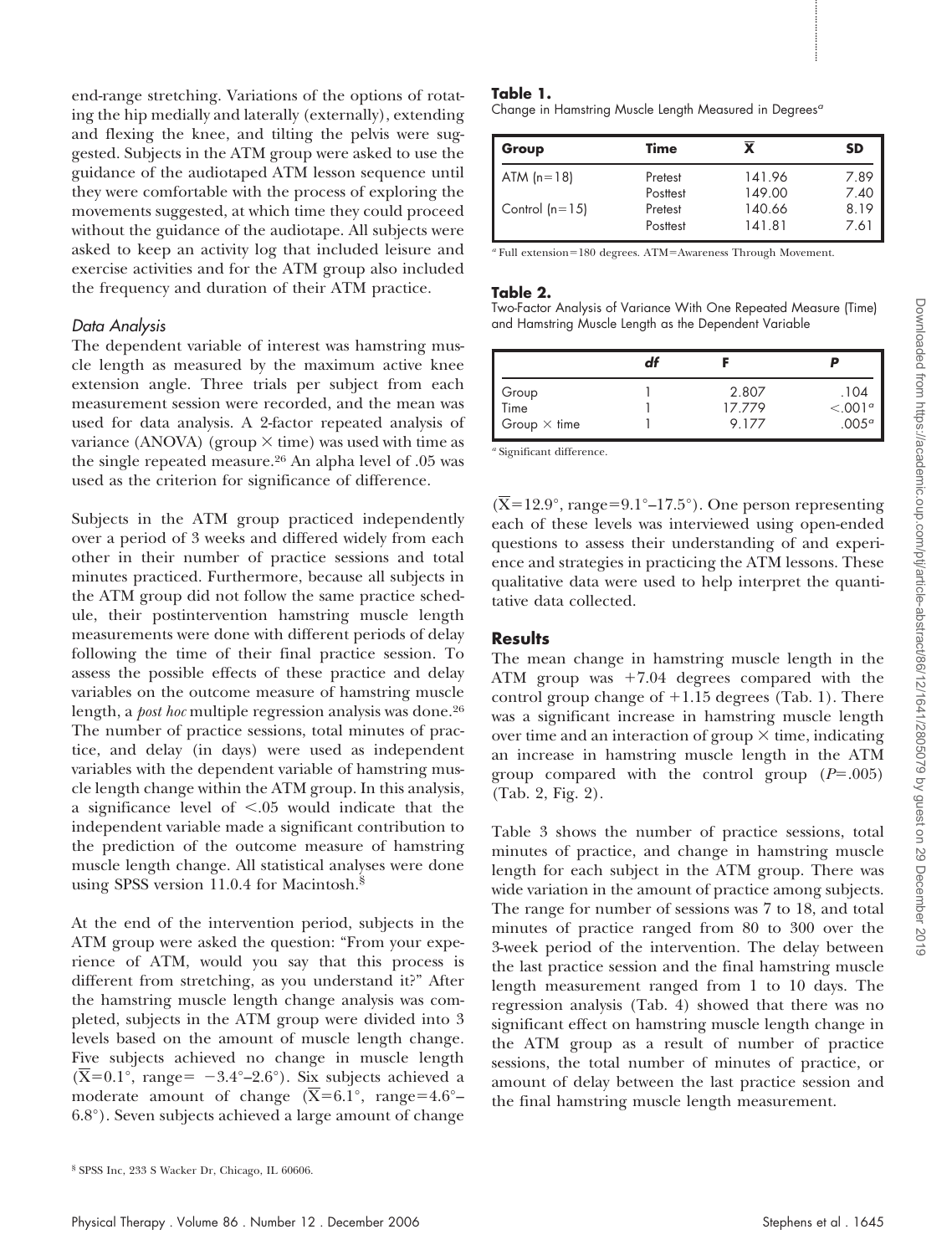

## **Figure 2.**



## **Table 3.**

Data for Number of Practice Sessions, Total Minutes of Practice, Posttest Measurement Delay, and Muscle Length Change for Subjects in the "Awareness Through Movement" Group

| No.  | No. of<br><b>Subject Practice</b><br><b>Sessions Practice</b> | Total     | <b>Posttest</b><br><b>Minutes of Measurement</b><br>Delay (d) | Muscle<br>Length<br>Change (°) |
|------|---------------------------------------------------------------|-----------|---------------------------------------------------------------|--------------------------------|
| 32   | 12                                                            | 275       |                                                               | 17.5                           |
| 19   | 11                                                            | 165       |                                                               | 15.1                           |
| 50   | 8                                                             | 125       | 2                                                             | 13.6                           |
| 4    | 12                                                            | 120       |                                                               | 13.1                           |
| 11   | 12                                                            | 180       |                                                               | 11.3                           |
| 1    | 7                                                             | 105       | 2                                                             | 10.3                           |
| 33   | 11                                                            | 180       | $\overline{2}$                                                | 9.1                            |
| 16   | 13                                                            | 210       | 1                                                             | 6.8                            |
| 45   | 14                                                            | 210       |                                                               | 6.6                            |
| 49   | 11                                                            | 135       | 8                                                             | 6.6                            |
| 9    | 13                                                            | 195       | 2                                                             | 6.2                            |
| 24   | 10                                                            | 230       | 1                                                             | 5.6                            |
| 38   | 8                                                             | 80        | 2                                                             | 4.6                            |
| 35   | 7                                                             | 105       | 10                                                            | 2.6                            |
| 26   | $NA^{\sigma}$                                                 | <b>NA</b> | 2                                                             | 1.3                            |
| 23   | 18                                                            | 300       |                                                               | 0.0                            |
| 41   | 7                                                             | 135       |                                                               | 0.0                            |
| 51   | 18                                                            | 260       |                                                               | $-3.4$                         |
| Mean | 11.3                                                          | 177.1     | 2.2                                                           | 7.0                            |

*<sup>a</sup>* "NA" indicates subject did not turn in activity report.

# **Discussion**

## Outcome and Stretching Literature

The data suggest that selected ATM lessons are an effective method of increasing active hamstring muscle length and flexibility. This is the first time that a method that does not involve stretching has been shown to increase muscle length.

The only previously published research on the effect of ATM on hamstring muscle lengthening showed that the effects of ATM were no different from the effects seen in a wait-list control group or a relaxation training control group over the study period.22,23 James et al22 suggested

## **Table 4.**

Within-Group Multiple Regression Analysis of Effects of Practice (Number of Practice Sessions and Minutes of Practice) and Posttest Measurement Delay With Hamstring Muscle Length as the Dependent Variable for Subjects in the "Awareness Through Movement" Group

| Variable                                                           | в | SE | Beta | t                                |  |
|--------------------------------------------------------------------|---|----|------|----------------------------------|--|
| No. of practice<br>sessions                                        |   |    |      | 0.1910 0.7620 0.2496 0.2507 8054 |  |
| No. of minutes of<br>practice                                      |   |    |      | 0.0202 0.0462 0.4207 0.4367 6685 |  |
| Posttest measurement 0.2276 0.6060 0.0841 0.3756 7125<br>delay (d) |   |    |      |                                  |  |

3 possible problems with their study that might explain their observation of no change in hamstring muscle length. First, the subjects may not have had enough opportunity within their intervention process to perform ATM lessons directed toward lengthening the hamstring muscles. Their intervention included 4 ATM lessons, but only 1 ATM lesson was directed toward lengthening hamstring muscles. The specificity of training concept<sup>27</sup> suggests that it is unlikely that lessons directed only toward other muscle groups, movements, or areas of the body would contribute in any significant way to lengthening the hamstring muscles. Although some practitioners of Feldenkrais method claim that significant changes can be observed from a single lesson,28 there is no published literature documenting that such changes are stable over any length of time greater than a few hours. We agree with James and colleagues' suggestion that a single session may not have been sufficient to produce stable change.22 Therefore, we designed our intervention to be carried out over a 3-week period with the number of intervention sessions similar to what has been used in published studies using other approaches (Tab. 5).

Second, James et al<sup>22</sup> thought that their subjects may have had some negative preconceived ideas about the usefulness of ATM, and therefore may have not cooperated fully with the intention of the intervention. We cannot rule out this possibility in our subjects. Although most of our subjects were physical therapist students, as were James and colleagues' subjects, some of them had heard of the Feldenkrais method but had no prior experience or other specific knowledge.

Third, James et  $al<sup>22</sup>$  suggested that, because the motor pattern of the hamstring muscle lesson used during the intervention was not the same as that used in measuring the outcome of training, a pattern was learned in the lesson that did not transfer to the test measure. This possibility is refuted by our results. Our intervention offered 3 different forms of hamstring muscle lengthening activity, none of which was the same as the test measure. In our training audiotape, we suggested that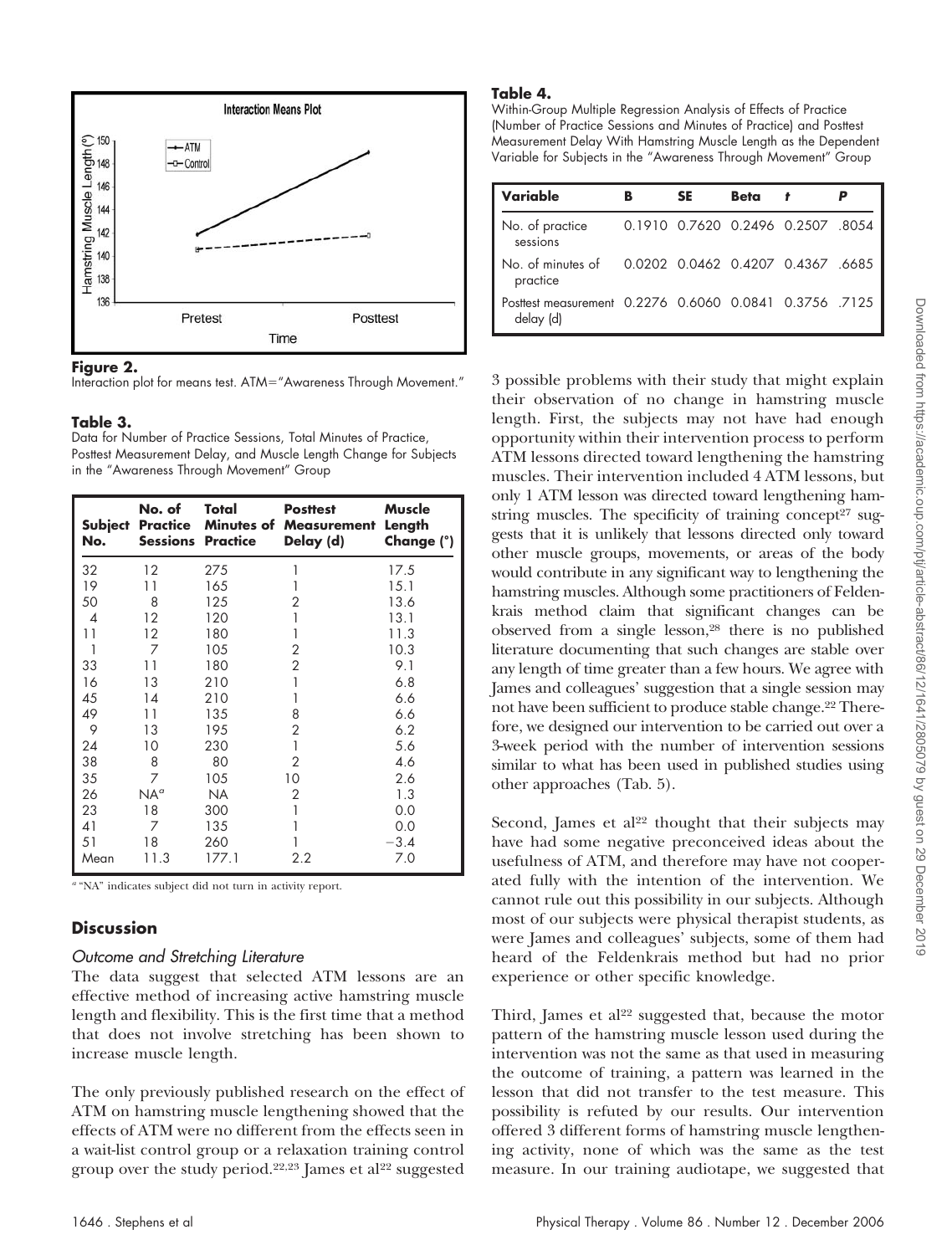## **Table 5.**

| <b>Article, Year of Publication</b>                                                                                                                                                                                                                                                                                                                                                                                                                                                                                                                                                                                                                                                                                                                                                                                                                                                                                                                                                                                                                                                                                                                 | N  | <b>Groups and Time</b>                                                                                         |  | <b>Results</b>                                               | Rate of Gain (°/wk)                                                                                                                                                                                                                                                                                                                                                                                                                                                                                                                                                                                                                                                                                                                                                                                                                                                                                                                                                                                                                                                                                                                                                                                                                                                                                                                                                       |
|-----------------------------------------------------------------------------------------------------------------------------------------------------------------------------------------------------------------------------------------------------------------------------------------------------------------------------------------------------------------------------------------------------------------------------------------------------------------------------------------------------------------------------------------------------------------------------------------------------------------------------------------------------------------------------------------------------------------------------------------------------------------------------------------------------------------------------------------------------------------------------------------------------------------------------------------------------------------------------------------------------------------------------------------------------------------------------------------------------------------------------------------------------|----|----------------------------------------------------------------------------------------------------------------|--|--------------------------------------------------------------|---------------------------------------------------------------------------------------------------------------------------------------------------------------------------------------------------------------------------------------------------------------------------------------------------------------------------------------------------------------------------------------------------------------------------------------------------------------------------------------------------------------------------------------------------------------------------------------------------------------------------------------------------------------------------------------------------------------------------------------------------------------------------------------------------------------------------------------------------------------------------------------------------------------------------------------------------------------------------------------------------------------------------------------------------------------------------------------------------------------------------------------------------------------------------------------------------------------------------------------------------------------------------------------------------------------------------------------------------------------------------|
| Worrell et al, 3 1994                                                                                                                                                                                                                                                                                                                                                                                                                                                                                                                                                                                                                                                                                                                                                                                                                                                                                                                                                                                                                                                                                                                               | 19 | 2 groups (SS, PNF)<br>$4 \times 20$ s/d<br>5 d/wk<br>15 sessions in 3 wk                                       |  | $SS = 8.0^\circ$<br>$PNF = 9.5^{\circ}$                      | $SS = 2.7^\circ$<br>$PNF = 3.2^\circ$                                                                                                                                                                                                                                                                                                                                                                                                                                                                                                                                                                                                                                                                                                                                                                                                                                                                                                                                                                                                                                                                                                                                                                                                                                                                                                                                     |
| Webright et al, 17 1997                                                                                                                                                                                                                                                                                                                                                                                                                                                                                                                                                                                                                                                                                                                                                                                                                                                                                                                                                                                                                                                                                                                             | 40 | 2 groups (SS, NBS)<br>$2/d \times 7$ d/wk<br>84 sessions in 6 wk                                               |  | $SS=8.9^\circ$<br>$NBS = 10.2^\circ$                         | $SS = 1.5^\circ$<br>$NBS = 1.7^\circ$                                                                                                                                                                                                                                                                                                                                                                                                                                                                                                                                                                                                                                                                                                                                                                                                                                                                                                                                                                                                                                                                                                                                                                                                                                                                                                                                     |
| Bandy et al, <sup>16</sup> 1998                                                                                                                                                                                                                                                                                                                                                                                                                                                                                                                                                                                                                                                                                                                                                                                                                                                                                                                                                                                                                                                                                                                     | 58 | 3 groups (CON, SS, DROM)<br>CON: no stretch<br>SS: $1 \times 30$ s/d, 5 d/wk<br>DROM: $6 \times 5$ s/d, 5 d/wk |  | $CON=0.7^\circ$<br>$SS = 11.4^{\circ}$<br>$DROM=4.3^{\circ}$ | $SS=1.9^\circ$<br>$DROM = 0.7^\circ$                                                                                                                                                                                                                                                                                                                                                                                                                                                                                                                                                                                                                                                                                                                                                                                                                                                                                                                                                                                                                                                                                                                                                                                                                                                                                                                                      |
| Decoster et al, <sup>29</sup> 2004                                                                                                                                                                                                                                                                                                                                                                                                                                                                                                                                                                                                                                                                                                                                                                                                                                                                                                                                                                                                                                                                                                                  | 28 | 2 groups (standing SS, supine SS)<br>$3/d \times 3$ wk                                                         |  | Stand=9.1 $^{\circ}$<br>Supine= $8.4^\circ$                  | Stand= $3.1^\circ$<br>Supine= $2.7^\circ$                                                                                                                                                                                                                                                                                                                                                                                                                                                                                                                                                                                                                                                                                                                                                                                                                                                                                                                                                                                                                                                                                                                                                                                                                                                                                                                                 |
| Current study                                                                                                                                                                                                                                                                                                                                                                                                                                                                                                                                                                                                                                                                                                                                                                                                                                                                                                                                                                                                                                                                                                                                       | 33 | 2 groups (CON, ATM)<br>CON: no stretch<br>ATM: 15 min/d, 5 d/wk<br>15 sessions in 3 wk                         |  | $CON=1.1^{\circ}$<br>$ATM = 7.0^\circ$                       | $CON=0.4^{\circ}$<br>ATM= $2.4^\circ$                                                                                                                                                                                                                                                                                                                                                                                                                                                                                                                                                                                                                                                                                                                                                                                                                                                                                                                                                                                                                                                                                                                                                                                                                                                                                                                                     |
| control this variable and do not know exactly what<br>subjects did in this regard. Subjects may have selected<br>any 1 form or some combination of the 3 forms over the<br>training period.<br>The results reported here compare favorably with<br>accepted methods of stretching that have been reported<br>in the literature. Table 5 shows a representative sample<br>of studies published between 1994 and 2004 all of which<br>used the same method of measuring outcome, the<br>AKET. These data indicate that ATM is comparable to<br>commonly used stretching methods in the rate and<br>amount of hamstring muscle length gain that is pro-<br>duced over similar periods of time.<br>Limitations and Future Research<br>One of the limitations of our study is that we did not use<br>a stretching control group. We made this choice based<br>on the fact that there is a large amount of literature on<br>various methods of hamstring muscle stretching that<br>would serve as a valid comparison. This allowed us to<br>maximize our sample size for experimental subjects.<br>We did not monitor the practice of our subjects. Thus, |    |                                                                                                                |  |                                                              | instruction session and gave subjects a copy of the<br>audiotape to guide their practice sessions at home.<br>Second, we asked subjects on an exit survey: "From your<br>experience of Awareness Through Movement, would<br>you say that this process is different from stretching as<br>you understand it? If yes, please briefly describe the<br>differences." Ninety-four percent $(17/18)$ of the subjects<br>in the ATM group stated that ATM was different from<br>stretching. Representative comments describing the dif-<br>ference were: "slower and more repetitive"; "I concen-<br>trated more on the movements"; "when I stretch, I just<br>go through the motions"; "didn't stress my back, felt<br>fluid"; "moving rather than static"; "did not hold as in a<br>stretch"; "more difficult because using muscle groups<br>together that do not normally seem related"; "didn't<br>experience the customary burn associated with stretch-<br>ing"; "didn't feel as if I had exercised at all"; "more<br>sensing where the muscle was and whether it was length-<br>ening from my awareness"; "not prolonged as in stretch-<br>ing more of a movement pattern"; and "lots of move-<br>ment involved." Subject 32, who had the largest muscle<br>length gain at 17.5 degrees, said that the movements<br>were difficult at first and that he strained, causing |
| there was a concern that they may have slipped into a<br>familiar pattern of doing stretching rather than ATM as                                                                                                                                                                                                                                                                                                                                                                                                                                                                                                                                                                                                                                                                                                                                                                                                                                                                                                                                                                                                                                    |    |                                                                                                                |  |                                                              | discomfort that persisted into the next day. After the first<br>week, he stopped pushing the limits, did fewer and                                                                                                                                                                                                                                                                                                                                                                                                                                                                                                                                                                                                                                                                                                                                                                                                                                                                                                                                                                                                                                                                                                                                                                                                                                                        |
|                                                                                                                                                                                                                                                                                                                                                                                                                                                                                                                                                                                                                                                                                                                                                                                                                                                                                                                                                                                                                                                                                                                                                     |    |                                                                                                                |  |                                                              |                                                                                                                                                                                                                                                                                                                                                                                                                                                                                                                                                                                                                                                                                                                                                                                                                                                                                                                                                                                                                                                                                                                                                                                                                                                                                                                                                                           |

# Limitations and Future Research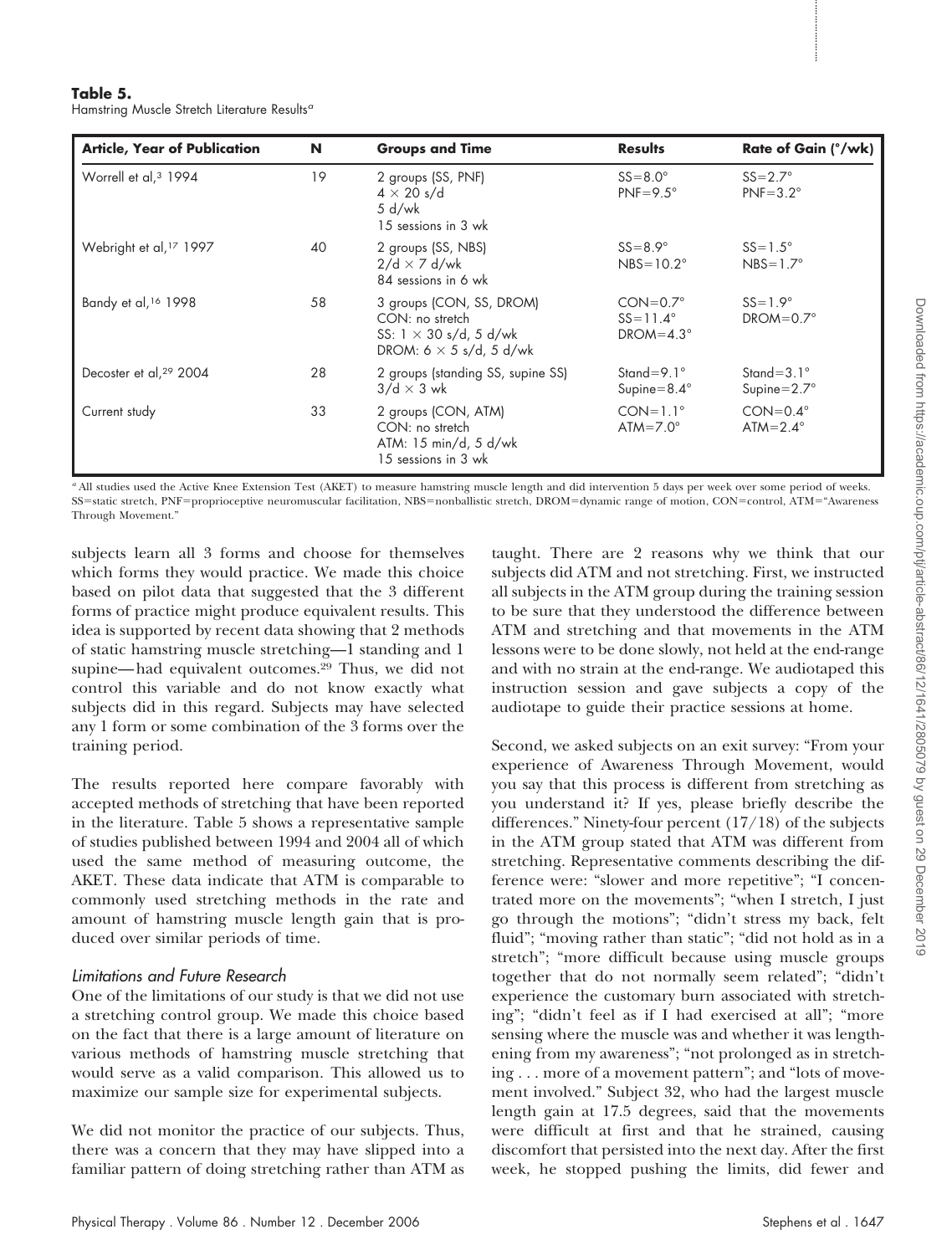smaller movements, and began to notice changes such as the back pain that he usually experienced in class was eliminated. Subject 38, who had a low intermediate gain at 4.6 degrees, said that he never was able to master the side-lying movements and that coordinating difficult movements caused a strain. He also said that ATM felt like stretching except that it also incorporated the anterior pelvic tilt, which was difficult. Subject 51, who had the lowest length gain at  $-3.4$  degrees, also had the longest hamstring muscles at the outset. She stated that she mastered the movements but was surprised that she qualified for the study because she was not aware that her hamstring muscles were short. From these procedures and comments, we conclude that the subjects were adherent to the process in which we instructed them and did not do stretching, with one possible exception (subject 38).

Another limitation may be the practical aspect of the amount of practice time that was required to produce an outcome. In our study, subjects practiced an average of 15 minutes per session-day compared with 30 seconds per session-day in the study by Bandy et al16 or 80 seconds per session-day in the study by Worrell et al,<sup>3</sup> as described in the procedures noted in the studies cited in Table 5. Why would anyone want to spend 15 minutes when equivalent results could be obtained more quickly? We have shown here that, within the ranges of duration  $(7-18$  sessions) and number of minutes  $(80-300)$  that our subjects practiced (Tab. 3), these variables did not have an effect on the amount of hamstring muscle length change that occurred (Tab. 4). In an unpublished pilot study exploring whether ATM practice time could be reduced, we have found that equivalent results may be achieved with as little as 15 seconds to 2 minutes per session-day, which is well within the time range of the stretching protocols. Further research is needs to be done to investigate this possibility.

There has been an interest in describing ATM as a process of motor learning.30,31 Unfortunately, our study was not done using a formal motor learning design, which would have included a number of muscle length measurements during the acquisition period followed by post-acquisition retention or transfer tests after some delay.27 Because of this design difference, we cannot assess our result in terms of motor learning as some practitioners of ATM would like. This is also an area for future research.

We propose that the benefits of an ATM approach to flexibility might be valuable in 3 areas. First, Agre<sup>2</sup> suggested that dyssynergic control, which he defined as exertion of too much force at the wrong time or poor transition in functional role (eg, eccentric knee extension control to concentric hip extension in gait), is a common etiology for hamstring muscle injury. Research is needed to compare ATM with static stretching as a

means of preventing hamstring muscle injury or, more generally, muscle injury. Second, static stretching traditionally has been included in warm-ups preceding athletic performance, especially where recruitment of explosive power is involved. However, there has been very little study of the efficacy of this practice. The findings of recent studies suggest that running or jumping performance either is not enhanced by32,33 or is negatively affected by34,35 stretching prior to performance. Research comparing the results of ATM with stretching prior to running or jumping types of power performance would be a useful addition to our knowledge. A third area is adherence to exercise programs among people who have low pain tolerance. In our pilot work and in this study, subjects reported that the ATM process is more gentle, less of a strain, and generally less painful than stretching. These reports suggest that there may be better adherence with the use of ATM in elderly people and people who have chronic pain or low pain and stress tolerance. Some support for this idea comes from Phipps et al,36 who conducted a retrospective study of a group of people between 20 and 77 years of age with a history of treatment for chronic pain that included components of ATM or yoga. Eighty-five percent of these people reported reduction of pain problems, and more than 75% reported continuing to use ATM and yoga techniques on their own 2 years after the end of their inpatient programs. More research in this area is suggested.

Finally, the ATM process is different from stretching. It is important to understand what its mechanism might be. Because mechanical explanations seem unlikely here, neural mechanisms should be considered. It has been shown that the stretch reflex can be regulated by operant conditioning,37–39 patterned sensory stimulation,<sup>40</sup> and skill training.<sup>41-44</sup> Further research into the possible effects of ATM on the stretch reflex or other neural mechanisms would be enlightening.

## **Conclusions**

We have shown that hamstring muscles can be lengthened by a method that does not involve stretching. Further research is needed to describe this process, to identify people who might benefit from it, and to understand the mechanisms through which it may work.

## **References**

**1** Kujala UM, Orava S, Jarvinen M. Hamstring injuries: current trends in treatment and prevention. *Sports Med.* 1997;23:397– 404.

**2** Agre JC. Hamstring injuries: proposed aetiological factors, prevention, and treatment. *Sports Med.* 1985;2:21–33.

**3** Worrell TW, Smith TL, Winegardner J. Effect of hamstring stretching on hamstring muscle performance. *J Orthop Sports Phys Ther.* 1994;20: 154 –159.

**4** Hartig DE, Henderson JM. Increasing hamstring flexibility decreases lower extremity overuse injuries in military basic trainees. *Am J Sports Med.* 1999;27:173–176.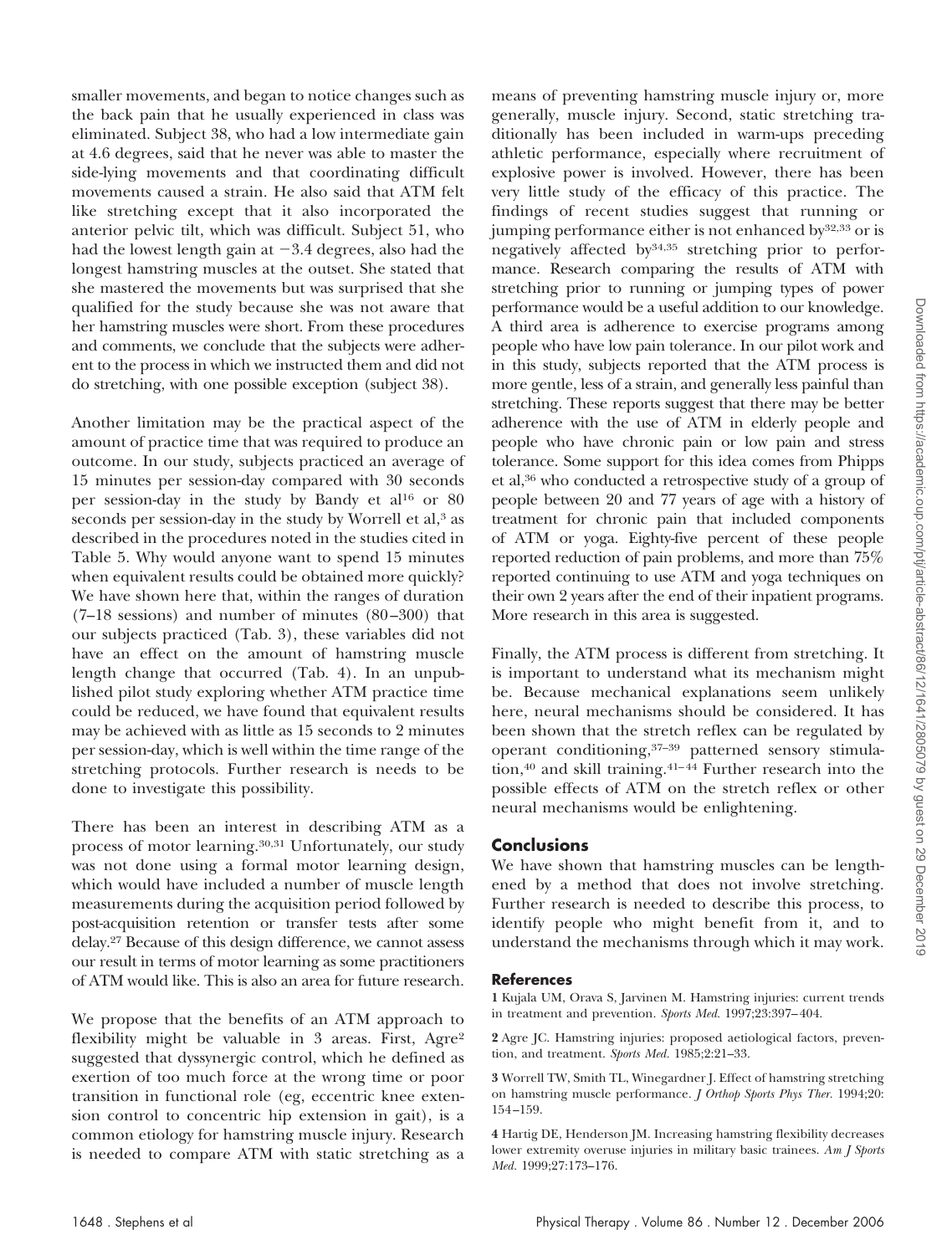**5** Heiser TM, Weber J, Sullivan G, et al. Prophylaxis and management of hamstring muscle injuries in intercollegiate football players. *Am J Sports Med.* 1984;12:368 –370.

**6** Amako M, Oda T, Masuoka K, et al. Effect of static stretching on prevention of injuries for military recruits. *Mil Med.* 2003;168:442– 446.

**7** Agre JC, Baxter TL. Musculoskeletal profile of male collegiate soccer players. *Arch Phys Med Rehabil*. 1987;68:147–150.

**8** Esola MA, McClure PW, Fitzgerald GK, Siegler S. Analysis of lumbar spine and hip motion during forward bending in subjects with and without a history of low back pain. *Spine*. 1996;21:71–78.

**9** Tafazzoli F, Lamontagne M. Mechanical behaviour of hamstring muscles in low-back pain patients and control subjects. *Clin Biomech (Bristol, Avon).* 1996;11:16 –24.

**10** Halbertsma JP, Goeken LN, Hof AL, et al. Extensibility and stiffness of the hamstrings in patients with nonspecific low back pain. *Arch Phys Med Rehabil*. 2001;82:232–238.

**11** Li Y, McClure PW, Pratt N. The effect of hamstring muscle stretching on standing posture and on lumbar and hip motions during forward bending. *Phys Ther*. 1996;76:836 – 845.

**12** Cheron G, Bengoetxea A, Pozzo T, et al. Evidence of a preprogrammed deactivation of the hamstring muscles for triggering rapid changes of posture in humans. *Electroencephalogr Clin Neurophysiol.* 1997;105:58 –71.

**13** McGorry RW, Hsiang SM, Fathallah FA, Clancy EA. Timing of activation of the erector spinae and hamstrings during a trunk flexion and extension task. *Spine*. 2001;26:418 – 425.

**14** Bandy WD, Irion JM. The effect of time on static stretch on the flexibility of the hamstring muscle. *Phys Ther*. 1994;74:845– 850.

**15** Sullivan MK, Dejulia JJ, Worrell TW. Effect of pelvic position and stretching method on hamstring muscle flexibility. *Med Sci Sports Exerc*. 1992;24:1383–1389.

**16** Bandy WD, Irion JM, Briggler M. The effect of static stretch and dynamic range of motion training on the flexibility of the hamstring muscles. *J Orthop Sports Phys Ther*. 1998;27:295–300.

**17** Webright W, Randolph B, Perrin D. Comparison of non-ballistic active knee extension in neural slump position and static stretch techniques on hamstring flexibility. *J Orthop Sports Phys Ther*. 1997;26:7–12.

**18** Feldenkrais M. *Awareness Through Movement*. San Francisco, Calif: HarperCollins Publishers; 1972:57-66.

**19** Stephens J. Feldenkrais method: background, research and orthopedic case studies. *Orthopedic Physical Therapy Clinics of North America: Complementary Medicine.* 2000;9:375–394.

**20** Stephens J, DuShuttle D, Hatcher C, et al. Use of Awareness Through Movement improves balance and balance confidence in people with multiple sclerosis: a randomized controlled study. *Neurology Report*. 2001;25:39 – 49. Nine of the two-p spins of extreme physical Therapy and the two-p of the two-p of the two-p or the two-p or the two-p or the two-p or the two-p or the two-p or the two-p or the two-p or the two-p or the two-p or the two-p

**21** Batson G, Deutsch JE. Effects of Feldenkrais Awareness Through Movement on balance in adults with chronic neurological deficits following stroke: a preliminary study. *Complementary Health Practice Review*. 2005:10:203–210.

**22** James ML, Kolt GS, Hopper C, et al. The effects of a Feldenkrais program and relaxation procedures on hamstring length. *Aust J Physiother*. 1998;44:49 –54.

**23** Hopper C, Kolt GS, McConville JC. The effects of Feldenkrais Awareness Through Movement on hamstring length, flexibility and perceived exertion. *Journal of Bodywork Movement Therapies*. 1999;3:238 –247.

**24** Scholz JP, Millford JP. Accuracy and precision of the PEAK Performance Technologies Motion Measurement System. *J Mot Behav.* 1993;  $25(1):2-7.$ 

**25** Gajdosik R, Lusin G. Hamstring muscle tightness: reliability of an active knee extension test. *Phys Ther*. 1983;63:1085–1090.

**26** Portney LG, Watkins MP. *Foundations of Clinical Research: Applications to Practice*, 2nd ed. Norwalk, Conn: Appleton & Lange; 2001.

**27** Schmidt RA, Lee TP. *Motor Control and Learning*. 4th ed. Champaign, Ill: Human Kinetics Inc; 2005.

**28** Lake B. Acute back pain: treatment by the application of Feldenkrais principles. *Australian Family Physician.* 1985;14:1175–1178.

**29** Decoster LC, Scanlon RL, Horn KD, Cleland J. Standing and supine hamstring stretching are equally effective. *J Athl Train.* 2004;39: 330 –334.

**30** Wildman F. Learning–the missing link in physical therapy: a radical view of the Feldenkrais Method. *New Zealand Journal of Physiotherapy*. 1990;18:6 –7.

**31** Bate P. Motor control theory: a possible framework for Feldenkrais Method. *The Feldenkrais Journal*. 1994;9(Fall):1–15.

**32** Hunter JP, Marshall RN. Effects of power and flexibility training on vertical jump technique. *Med Sci Sports Exerc.* 2002;34:478 – 486.

**33** Unick J, Kieffer HS, Cheesman W, Feeney A. The acute effects of static and ballistic stretching on vertical jump performance in trained women. *J Strength Cond Res*. 2005;19:206 –212.

**34** Young WB, Behm DG. Effects of running, static stretching and practice jumps on explosive force production and jumping performance. *J Sports Med Phys Fitness.* 2003;43:21–27.

**35** Power K, Behm D, Cahill F, et al. An acute bout of static stretching: effects on force and jumping performance. *Med Sci Sports Exerc.* 2004;36:1389 –1396.

**36** Phipps A, Lopez R, Powell R, et al. *A Functional Outcome Study on the Use of Movement Re-Education in Chronic Pain Management* [master's thesis]. Forest Grove, Ore: Pacific University, School of Physical Therapy; May 1997.

**37** Wolpaw JR. Operant conditioning of primate spinal reflexes: the H-reflex. *J Neurophysiol*. 1987;57:443– 459.

**38** Wolpaw JR, Herchenroder PA. Operant conditioning of H-reflex in freely moving monkeys. *J Neurosci Methods*. 1990;31:145–152.

**39** Carp JS, Wolpaw JR. Motoneuron plasticity underlying operantly conditioned decrease in primate H-reflex. *J Neurophysiol*. 1994;72: 431– 442.

**40** Perez MA, Field-Fote EC, Floeter MK. Patterned sensory stimulation induces plasticity in reciprocal Ia inhibition in humans. *J Neurosci*. 2003;23:2014 –2018.

**41** Simonsen EB, Dyhre-Poulsen P, Alkjaer T, et al. Inter-individual differences in H-reflex modulation during normal walking. *Exp Brain Res*. 2002;142:108 –115.

**42** Hess F, Van Hadel HJ, Dietz V. Obstacle avoidance during human walking: H-reflex modulation during motor learning. *Exp Brain Res*. 2003;151:82– 89.

**43** Schneider C, Capaday C. Progressive adaptation of the soleus H-reflex with daily training at backward walking. *J Neurophysiol*. 2003; 89:648 – 656.

**44** Schneider C, Lavoie BA, Capaday C. On the origin of the soleus H-reflex modulation pattern during human walking and its task dependent differences. *J Neurophysiol*. 2000;83:2881–2890.